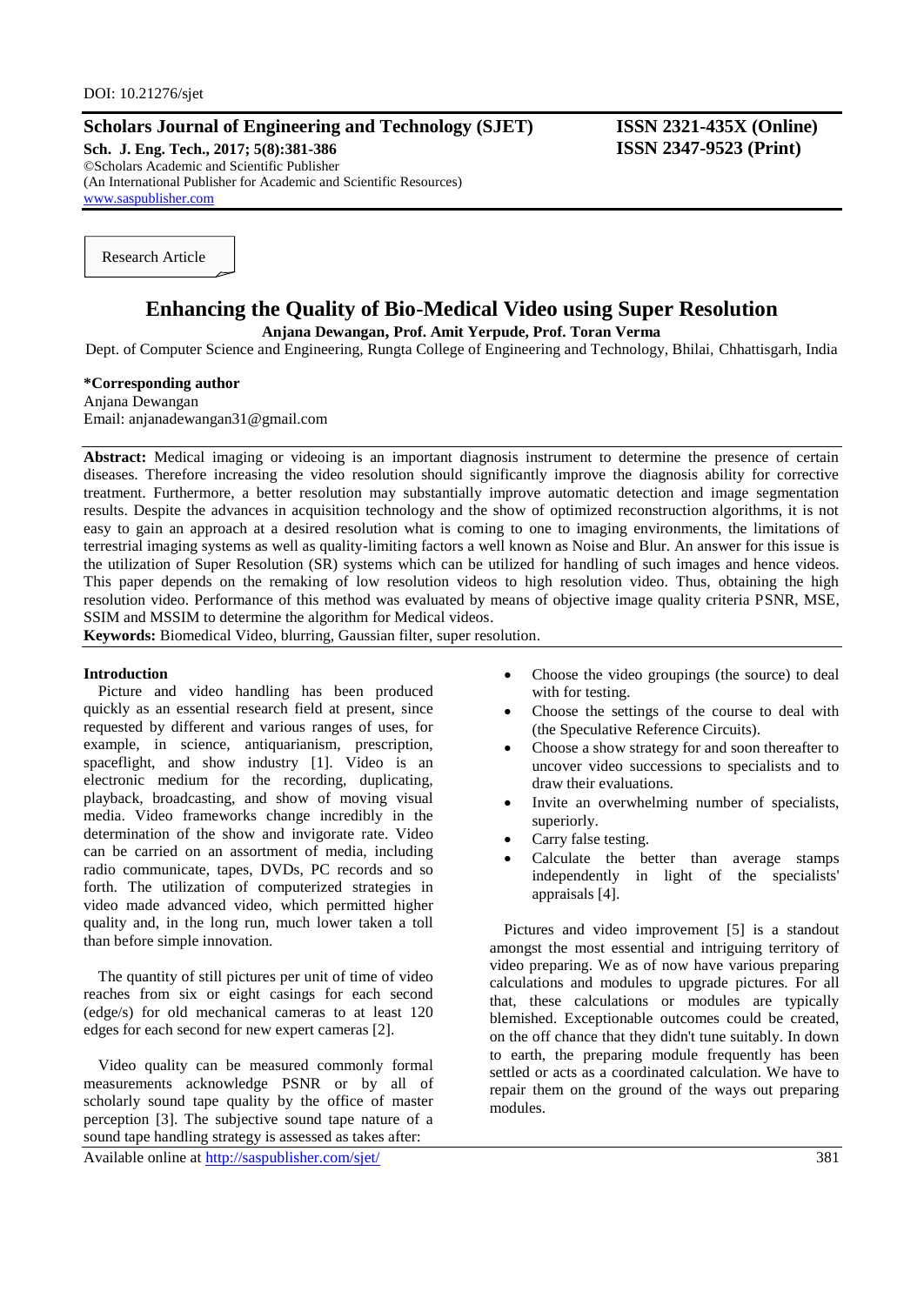#### **Quality Upgradation Technique**

Quality upgrades and picture reclamation both plan to get picture change. Picture improvement [6] procedures are meaning to adjust characteristics of a picture and make it more appropriate for various applications while Image rebuilding systems concentrate on re-establishing a picture debased by obscuring, commotion or coding antiquities, downexamining, geometry mutilation, and so on. An extensive number of picture handling methodologies are accessible for the two perspectives [7], and the calculations are typically intended for particular applications.



**Fig.1. Types of enhancement**

## **Coding Relics Lessening**

In spatial space, mitigating direct channels, for example, averaging channel and smoothing nonlinear channels including middle channel is utilized [8]. For instance, averaging channels depends on reassign every pixel area with the normal estimation of its neighbours in a preset channel gap. Thusly, sharp moves in dim levels (or power) are lessened. In recurrence area, sharp moves in force, for example, square, commotion or coding relics, normally present as high recurrence content in Fourier change. Along these lines Low pass channels can be utilized as smoothing channels to diminish them. Three sorts of low pass channels were considered to take care of this issue. They are thought, Gaussian and Butterworth. Be that as it may, sought detail, for example, edges, might be smoothed in the meantime. To show signs of improvement results, edgeversatile technique ought to be included.

### **Deblurring**

Deblurring is otherwise called sharpness improvement [9]. Honing is the inverse operation of obscuring. In spatial space, while for obscuring, we utilize averaging strategy, we could utilize numerical models to do separation for honing. By and large, detail-honing spatial channels depend on first subordinate or second subsidiaries.

### **Resolution up-scaling**

Resolution up-scaling or resolution up change is changing over a picture with low resolution into higher resolution [5]. In spatial space, premise technique for this application is expanding the quantity of the pixels by utilizing picture interjection which we will say in

subsection 2. The vast majority of the summed up insertion procedures are direct resolution up scaling calculation.

#### Super Resolution

Super-resolution imaging (SR) is a class of strategies that improve the resolution of an imaging framework. In some SR strategies—named optical SR—the diffraction furthest reaches of frameworks is risen above, while in others—geometrical SR—the resolution of computerized imaging sensors is improved [10]. Super-resolution imaging methods are utilized as a part of general picture handling and all the while video preparing.

There are both single-casing and various edge variations of SR [2]. Numerous edge SR utilizes the sub-pixel moves between different low resolution pictures of a similar scene. It makes an enhanced resolution picture melding data from all low resolution pictures, and the made higher resolution pictures are better portrayals of the scene. Single-casing SR strategies endeavour to amplify the picture without presenting obscure. These techniques utilize different parts of the low resolution pictures, or other inconsequential pictures, to think about what the highresolution picture ought to resemble. Calculations can likewise be partitioned by their area: recurrence or space. Initially, super-resolution strategies functioned admirably just on greyscale pictures.

Fig.2 shows the Classification of super-resolution algorithms from the point of view of applications.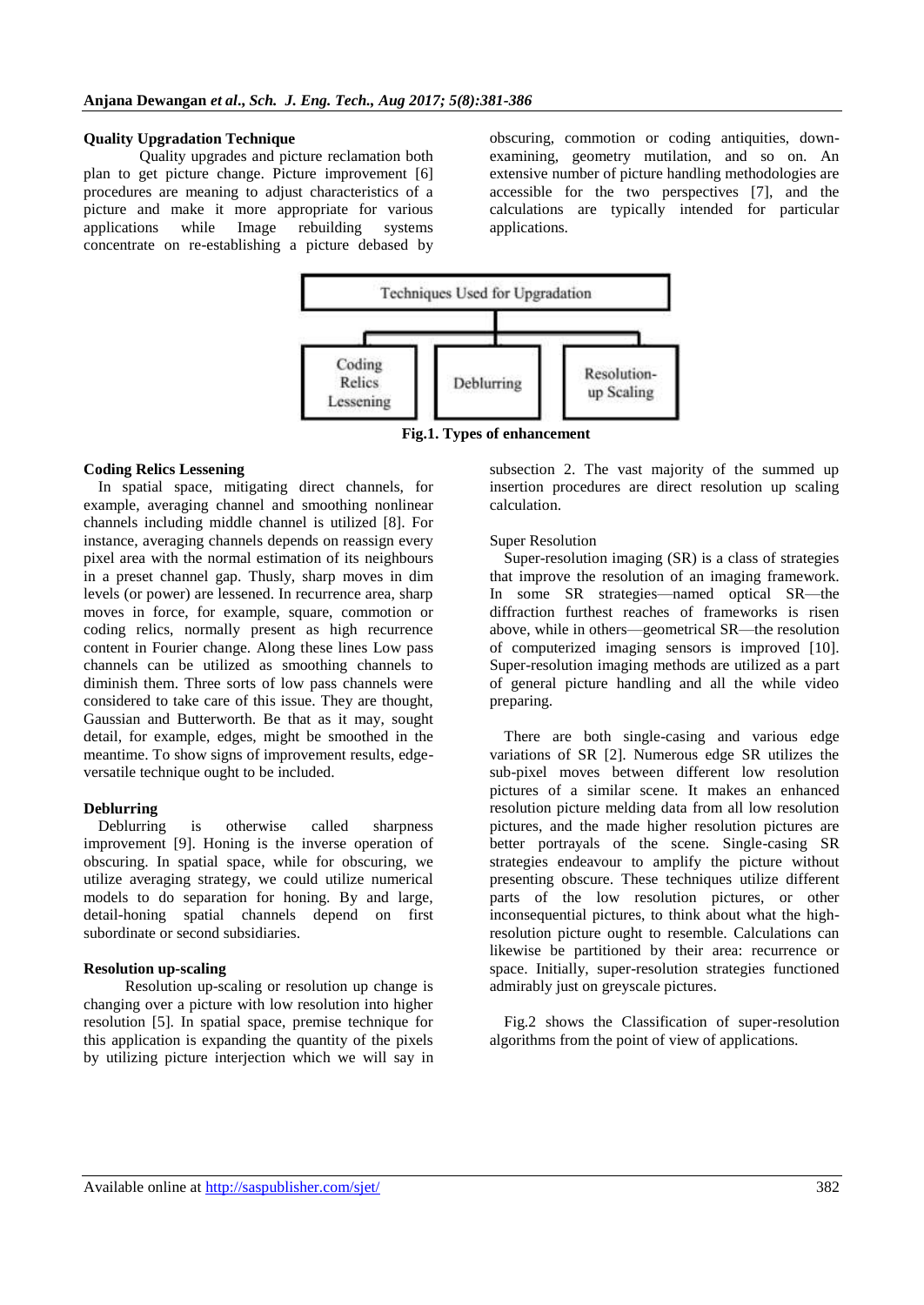| Single Input Single Output |                      |
|----------------------------|----------------------|
|                            | Single Frame (Image) |
| Multi Input Single Output  |                      |
|                            | Multi Frame (Videos) |
| Multi Input Multi Output   |                      |

### **Fig. 2 Frames can be classified into this category.**

Fig.2 shows the Classification of super-resolution algorithms from the point of view of applications. Expanding the resolution of the medicinal video brings about bringing down the flag signal to noise proportion as well as expanding the output time. The resolution of MRI [5] pictures is enhanced by acquiring a high resolution picture from a grouping of low resolution pictures utilizing the super-resolution recreation approach. Picture reclamation is a vital stride in the recreation procedure, the last appearance and the nature of the reproduced picture and along these lines the video depend enormously on the rebuilding strategy utilized. We assessed the execution of the rebuilding strategies utilized as a part of the reproduction. For that we use Gaussian filtration. The Gaussian filter is used to blur and remove unwanted detail and noise. Channel is a system for changing or enhances the picture quality simply like sharpness and splendor. For instance we would filter be able to a picture to accentuate fancy elements or expel undesired elements. Picture handling operation execute with separating incorporate smoothing, honing, pressure what's more, edge upgrade. A similar thought is connected in picture handling territory to expel the undesirable component. Advanced channel assumes a noteworthy part in picture preparing. It for the most part utilized to smother either the high frequencies in the picture smoothing the picture or the low frequencies upgrading or recognizing edges in the picture.

### **Literature Survey**

Mohammad Moinul Islam et. al. [11] worked upon Super-Resolution Enhancement Technique for Low Resolution Video. This paper presents a kernel regression approach to reconstruct a high resolution image from several low resolution video frames. The performance of the proposed algorithm is evaluated with several grayscale and color video streams and found successful when compared to other state of the art techniques.

Masato Shimizu et. al. [12] worked on Super-Resolution for X-ray Images. In this paper, they have proposed a super-resolution system for X-ray images that utilizes TV regularization, a shock filter, and a median filter. In addition, they have proposed a novel measurement algorithm for treatment of RA using X-

ray images generated by our proposed super-resolution system

Mitra Basu [13] studied Gaussian-Based Edge-Detection Methods. In this paper, he discussed the various features of this operator that make it the filter of choice in the area of edge detection. Despite these desirable features of the Gaussian filter, edge detection algorithms which use it suffer from many problems. He reviewed several linear and nonlinear Gaussian-based edge detection methods.

Anurag Verma and Abhishek Mishra [14] worked on Image Compression using Gaussian Smoothing Filter and Median Filter. It is based on data compression using efficient data compression algorithm. In this paper we use Gaussian filter as sharping tool and median filter as compression tool.

Dr. S. Pannirselvam and P. Raajan [15] worked on An Efficient Finger Print Enhancement Filtering Technique with High Boost Gaussian Filter (HBG). In this paper they used the high boost filter and Gaussian filter for efficient finger print image quality. In their methodology the original is filtered using High Pass filter and the Gaussian filter for noise removal. Finally, High Boost filter is apply for better enhancement and the performance of the image quality is measured using Mean Squared Error (MSE) and Peak Signal Noise Ratio (PSNR).

# **Methodology**

In this section, we will discuss about the proposed framework for the generation of high resolution video by using Super Resolution technique.

This proposed work follows the following step.

- Input Process
- Conversion
- Blurring
- Enhancement
- Reconstruction
- Testing

(a). Input process: An MRI Video is passed to system for enhancement is called Input or raw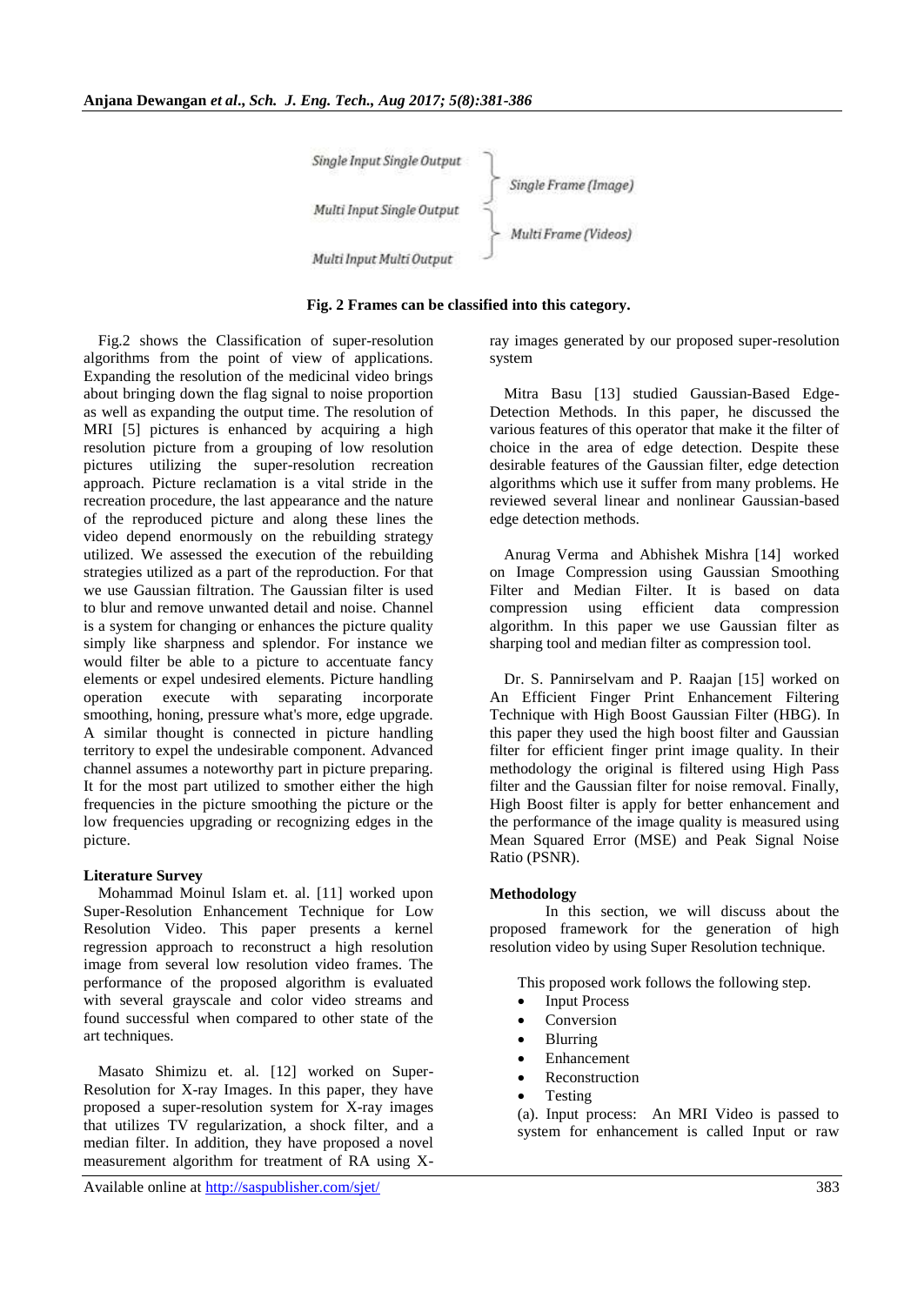input. In video processing, this input provide by any medical imaging device.

(b). Conversion: Direct raw input video contains low resolution frames and which impact on requirement to reconstruct those images. Thus, it is converted into the frames.

(c). Blurring. This step involves the blurring of video. As this process is applied to each frame of a video are getting blurred. This is done so as to show the much more quality enhancement of blurred frame.

(d). Enhancement: Now the blurred frames are enhanced using the Gaussian filter. This filter is used because it is a class of smoothing filter linearly with the weights chosen according to the Gaussian function.

(e). Reconstruction: After enhancement of each of the frame of a low resolution video, we get high resolution frames. This frame is arranged in such a manner that reconstructed to obtain a high resolution video.

(f) Testing: Enhanced frame, thus, are converted into video and this video get tested by calculating PSNR, mean SSIM and MSE which shows the reason behind the use of this method .

Fig.2 below shows the steps involved in the process flow of the proposed technique.



**Fig. 3. Shows the propsoed methodology**

### **Results**

We have performed experiment by taking more than two MRI videos. It is of set of frames. The low resolution video is an input to the system which is having low quality sequence of image. This video is

converted into no. of frames which gets blurred thus degrading more the quality of video and finally obtaining the highly resolute frames. This frame is thus arranged that forms the high resolution video.



**Fig. 4. Shows the two set of MRI input low resolution video (a) & (d), (b) & (e) shows the blurring step of frames and (c) & (e) is the high resolution video.**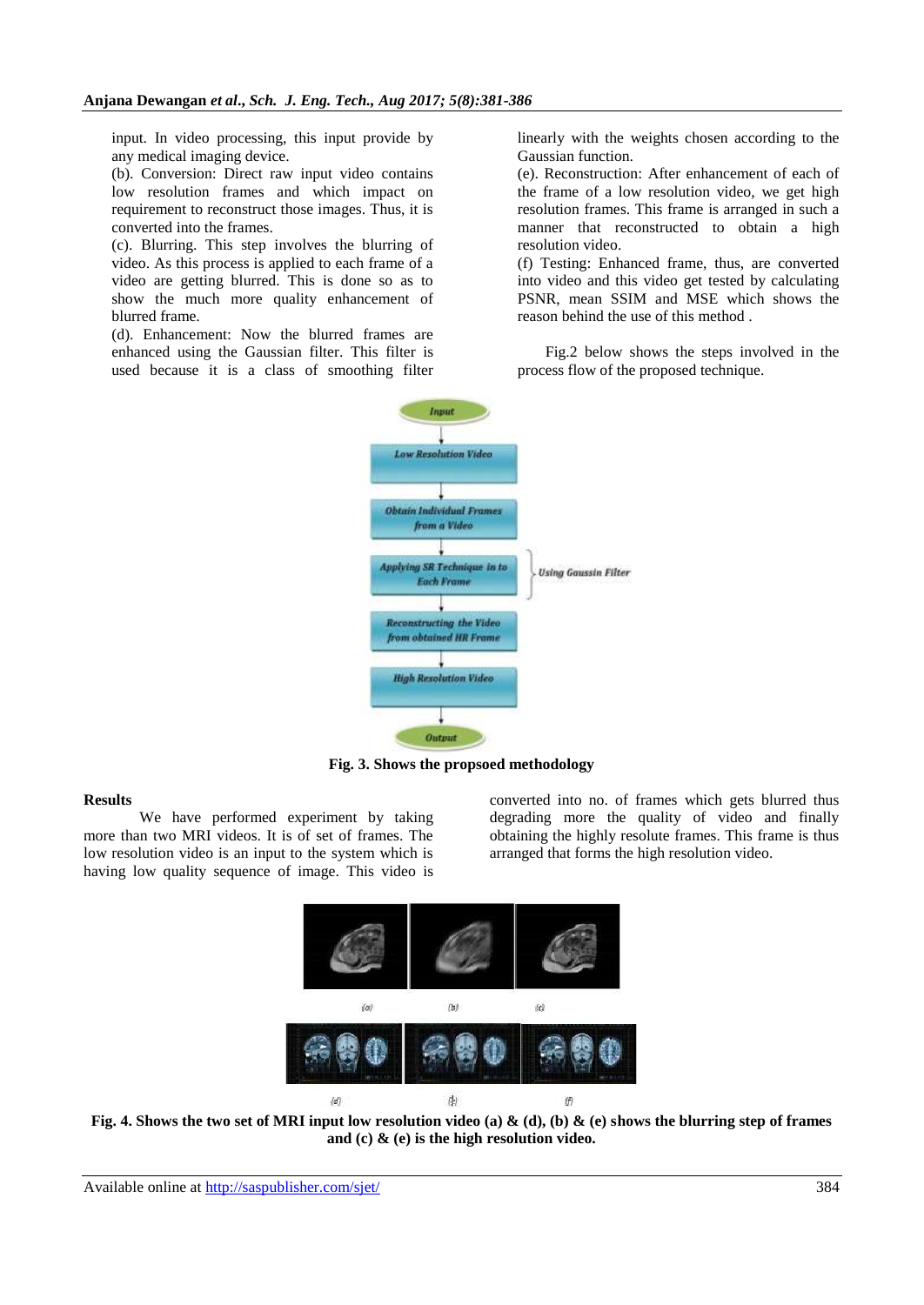The Fig.4 is the view of a single frame of a video. Fig.  $4(a) \& 4(d)$  is the initial loaded frame into the system. Fig. 4(b)  $\&$  4(e) is the blurred frame and Fig. 4(c) & 4(f) are the final output of the system, it is

the high resolution frame which gets converted into video after combining all obtained high resolution frame.

| Video ID           | PSNR(db) | Mean SSIM | MSE    |
|--------------------|----------|-----------|--------|
| VID001             | 33.847   | 0.82      | 15.421 |
| <b>VID002</b>      | 35.069   | 0.88      | 1.183  |
| VID003             | 33,427   | 0.92      | 1.826  |
| VID <sub>004</sub> | 31.854   | 0.71      | 7.264  |
| VID005             | 32.665   | 0.87      | 14.961 |

**Table. 1.Shows the PSNR, Mean SSIM and MSE for different sets of videos using the proposed technique.**

Table.1 shows the data about the videos obtained after performing Super Resolution to 5 different sets of videos. The system calculates Peak Signal to Noise Ratio (PSNR), Mean SSIM and Mean square Error (MSE) that shows the efficiency of the method which is much more as compared to other methods.

# **Conclusion**

This paper used the Super Resolution technique to be used to overcome the problem of resolution. SR reconstruction allows overcoming the limits of the optical systems and improves the performance of the medical based image and video processing applications. By using Gaussian filter in super resolution algorithm; the resolution of low resolution bio medical video gets increased to high resolution video. Tests are performed in terms of PSNR, MSE and MSSIM thus shows that this performs better than other methods that are used in Super Resolution reconstruction.

# **References**

- 1. Isaac JS, Kulkarni R. Super resolution techniques for medical image processing. InTechnologies for Sustainable Development (ICTSD), 2015 International Conference on 2015 Feb 4 (pp. 1-6). IEEE.
- 2. Ahmadi K, Salari E. Edge-preserving MRI super resolution using a high frequency regularization technique. InSignal Processing in Medicine and Biology Symposium (SPMB), 2015 IEEE 2015 Dec 12 (pp. 1-5). IEEE.
- 3. Matsushita Y, Kawasaki H, Ono S, Ikeuchi K. Simultaneous deblur and super-resolution technique for video sequence captured by handheld video camera. InImage Processing (ICIP), 2014 IEEE International Conference on 2014 Oct 27 (pp. 4562-4566). IEEE.
- 4. Demirel H, Izadpanahi S. Motion-based localized super resolution technique for low resolution video enhancement. InSignal Processing Conference, 2008 16th European 2008 Aug 25 (pp. 1-5). IEEE.
- 5. Alsayem HA, Kadah YM. Image restoration techniques in super-resolution reconstruction of MRI images. InRadio Science Conference (NRSC), 2016 33rd National 2016 Feb 22 (pp. 188-194). IEEE.
- 6. Lapini A, Argenti F, Piva A, Bencini L. Comparison of super-resolution methods for quality enhancement of digital biomedical images. InMedical Information and Communication Technology (ISMICT), 2014 8th International Symposium on 2014 Apr 2 (pp. 1-5). IEEE.
- 7. Kondo Y, Han XH, Chen YW. Two-step learning based super resolution and its application to 3D medical volumes. InConsumer Electronics (GCCE), 2015 IEEE 4th Global Conference on 2015 Oct 27 (pp. 326-327). IEEE.
- 8. Shen M, Xue P, Wang C. A novel scalable video coding scheme using super resolution techniques. InMultimedia Signal Processing, 2008 IEEE 10th Workshop on 2008 Oct 8 (pp. 196-199). IEEE.
- 9. Angelopoulou ME, Bouganis CS, Cheung PY. Blur identification with assumption validation for sensor-based video reconstruction and its implementation on field programmable gate array. IET computers & digital techniques. 2011 Jul 1;5(4):271-86.
- 10. Zamani NA, Zahamdin AD, Abdullah SN, Nordin MJ. Sparse representation super-resolution method for enhancement analysis in video forensics. InIntelligent Systems Design and Applications (ISDA), 2012 12th International Conference on 2012 Nov 27 (pp. 921-926). IEEE.
- 11. Islam MM, Asari VK, Islam MN, Karim MA. Super-resolution enhancement technique for low resolution video. IEEE Transactions on Consumer Electronics. 2010 May;56(2).
- 12. Shimizu M, Kariya H, Goto T, Hirano S, Sakurai M. Super-resolution for X-ray images. InConsumer Electronics (GCCE), 2015 IEEE 4th Global Conference on 2015 Oct 27 (pp. 246-247). IEEE.
- 13. Basu M. Gaussian-based edge-detection methods-a survey. IEEE Transactions on Systems, Man, and